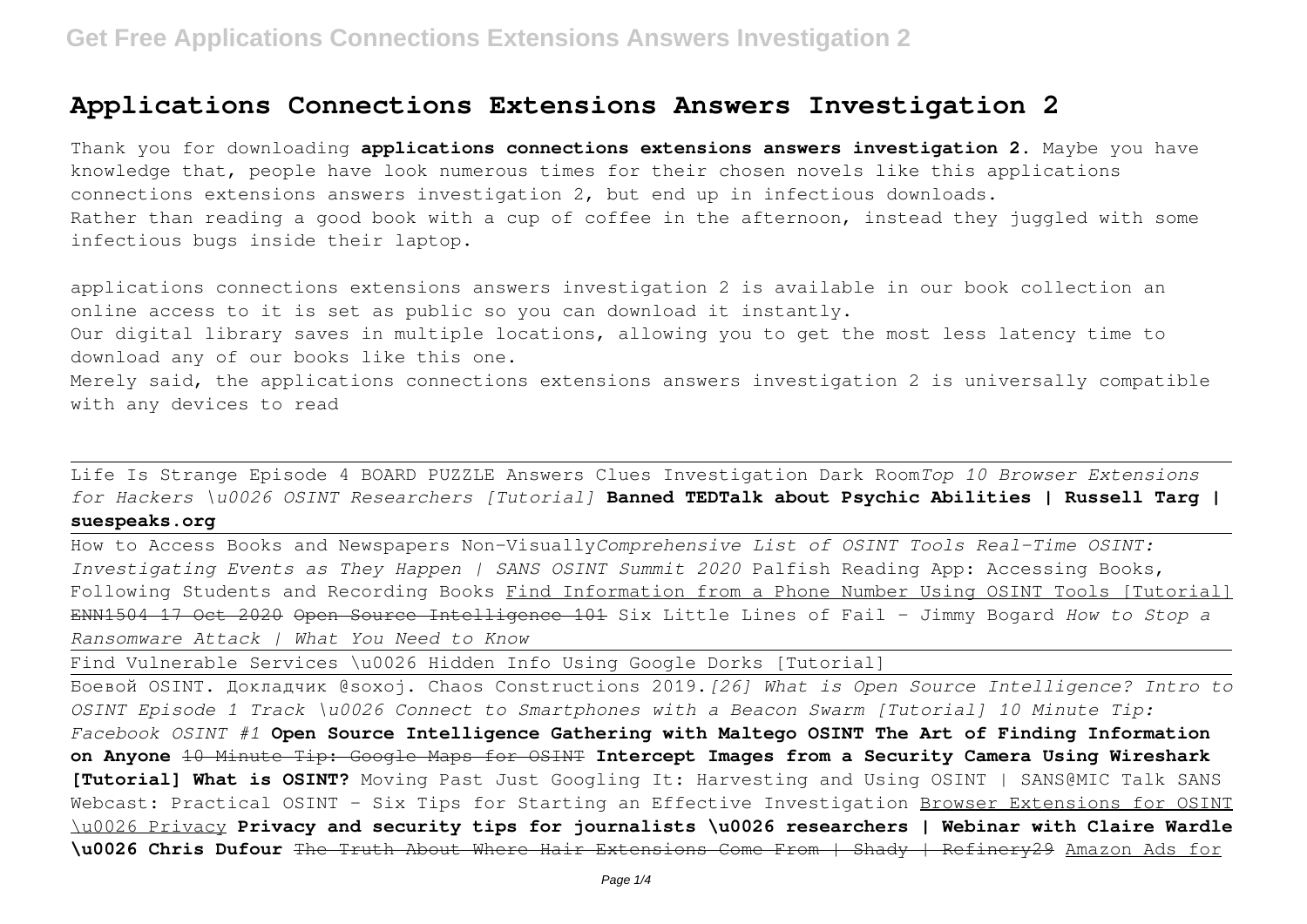# **Get Free Applications Connections Extensions Answers Investigation 2**

Books: How You're Wasting Money Right Now **Technology Based Open-Source Intelligence Gathering The Witcher Critique - The Beginning of a Monster** *Applications Connections Extensions Answers Investigation* Applications Connections Extensions Ace Answers Applications-Connections-Extensions (ACE) The last Problem in each Investigation is followed by a set of exercises meant to be used as homework. In the exercises, students are asked to compare, visualize, model, measure, count, reason, connect, and/or communicate their ideas in writing. Page 7/9

#### *Applications Connections Extensions Answers*

Applications | Connections | Extensions Applications 1. A bucket contains one green block, one red block, and two yellow blocks. You choose one block from the bucket. a. Find the theoretical probability that you will choose each color.  $P(qreen) = P(yellow) = P(red) = b$ . Find the sum of the probabilities in part (a). c.

## *Ace Applications Connections Extensions Answers*

Applications | Connections | Extensions Applications 1. ... Then write number sentences to answer each question. a. A truck leaves Omaha heading east and travels for 7 hours. About ... ntuate the Negative Investigation 4. Extensions Copy each pair of expressions in Exercises 53–57.

### *A C E Applications | Connections | Extensions*

Answers Investigation 3 ACE Assignment Choices Problem 3.1 Core 1–3, 20, 21, 23–25 Other Applications 4–8; Connections 22, 26–28; Extensions 47, 48; unassigned choices from previous problems Problem 3.2 Core 9–11, 29–31 Other Connections 32–37; Extensions 49; unassigned choices from previous problems

#### *Investigation 3 - inetTeacher.com*

Answers Investigation 2 ACE Assignment Choices Problem 2.1 Core 2, 29 Other Applications 1, Connections 28 Problem 2.2 Core 4, 6–12, 30–35 Other Applications 3, 5, 13; Connections 36–38; Extensions 48, 51; unassigned choices from previous problems Problem 2.3 Core 14–18, 41–44 Other Connections 39, 40; Extensions 49; unassigned choices from previous problems

### *Answers - 6TH GRADE MATH - Home*

Answers Investigation 1 ACE Assignment Choices Problem 1.1 Core 1–7 Other Connections 28–31, Extensions 39 Problem 1.2 Core 8, 10–13, 15, 16 Other Applications 9, 14; Connections 32–34; Extensions 40–44; unassigned choices from previous problems Problem 1.3 Core 17, 19-21, 23, 24, 27, 35-37 Other Applications 18, 22, 25, 26; Connections 38; Extensions 45-49; unassigned choices from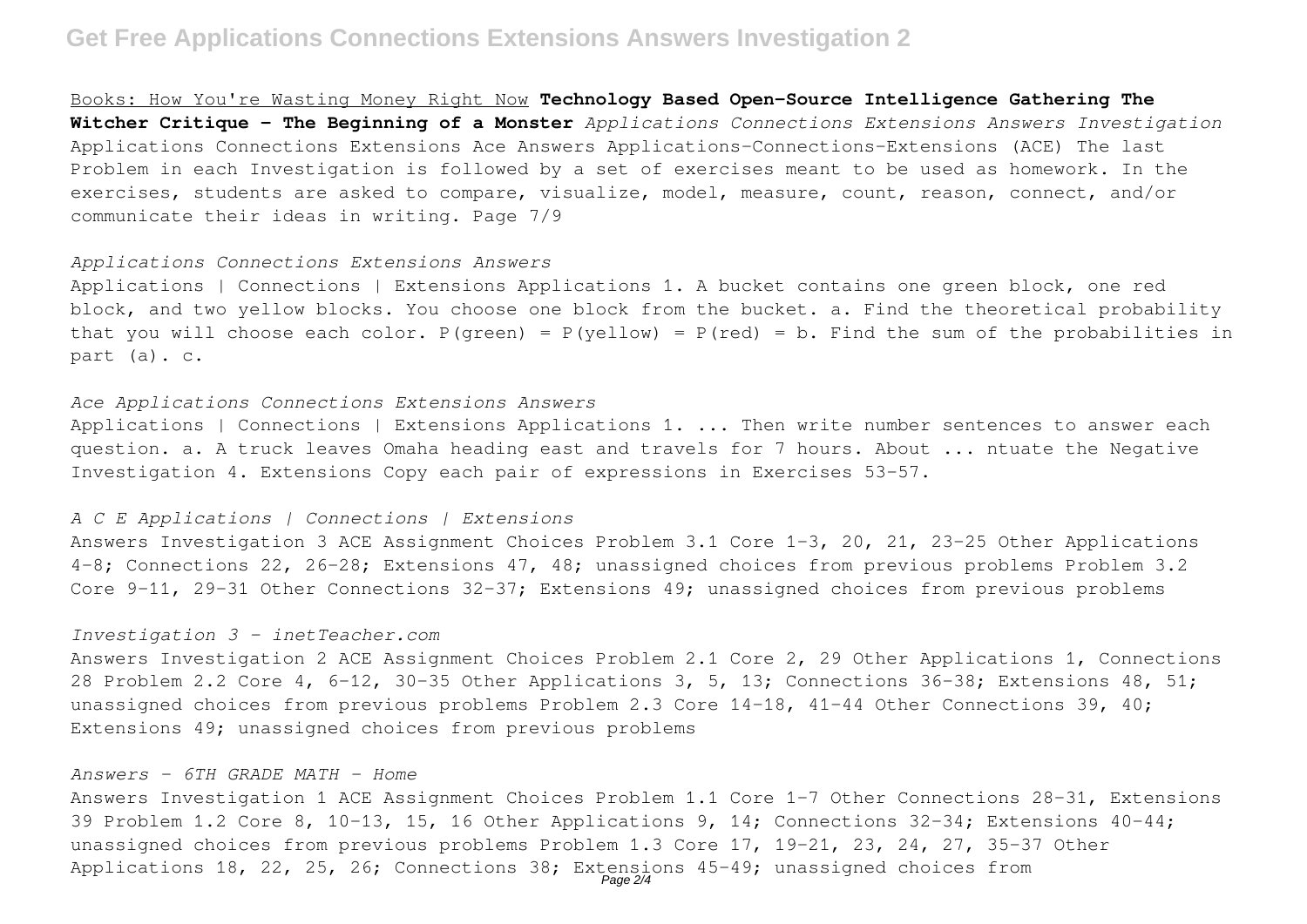# **Get Free Applications Connections Extensions Answers Investigation 2**

#### *Answers - 6TH GRADE MATH*

Applications Connections Extensions Answers Investigation 2 Answers Applications-Connections-Extensions (ACE) The last Problem in each Investigation is followed by a set of exercises meant to be used as homework. In the exercises, students are asked to compare, visualize, model, measure, count, reason, connect, and/or communicate their ideas in writing.

#### *Applications Connections Extensions Answers Investigation 2*

Read Online Applications Connections Extensions Answers Grade 7 Math Answers | Investigation 3 Connections 37. a. Answers will vary based on students' estimates of the thermometer reading. Sample: There are 4 h between noon and 4:00 p.m. In 4 h, the temperature changes 4 #  $(-2) = -8$ °F, so the temperature at 4:00 p.m. was  $69 + (-8) = 61$ <sup>-</sup>F. b.

### *Applications Connections Extensions Answers Investigation 1*

Connections Extensions Answers InvestigationExtensions Answers Applications Connections Extensions Answers Applications-Connections-Extensions (ACE) The last Problem in each Investigation is followed by a set of exercises meant to be used as homework. In the exercises, students are asked to compare, visualize, model, measure, count, reason, connect, and/or

# *Applications Connections Extensions Answers Investigation*

What Do You Expect Investigation 2 Applications | Connections | Extensions Applications 1. A bucket contains one green block, one red block, and two yellow blocks. You choose one block from the bucket. a. Find the theoretical probability that you will choose each color.  $P(qreen) = P(yellow) = P(red) = b$ . Find the sum of the probabilities in ...

#### *Applications Connections Extensions Answers Investigation 2*

Applications Connections Extensions 5. Add a row to your table from Exercise 4 to show the coordinates of points A–E and their images after the first translation, followed by a translation that "moves" point  $B^{\circ}$  to  $(-1, 0)$ . a. Draw the image.

# *Applications | Connections | Extensions*

Click on the links below to find answers to all your questions about New York Unemployment. New York Coronavirus Unemployment Do I Have To Pay Taxes on New York Unemployment Money? How to Cancel New York Unemployment How to File a New York Unemployment Appeal How to Reopen an Existing New York Unemployment